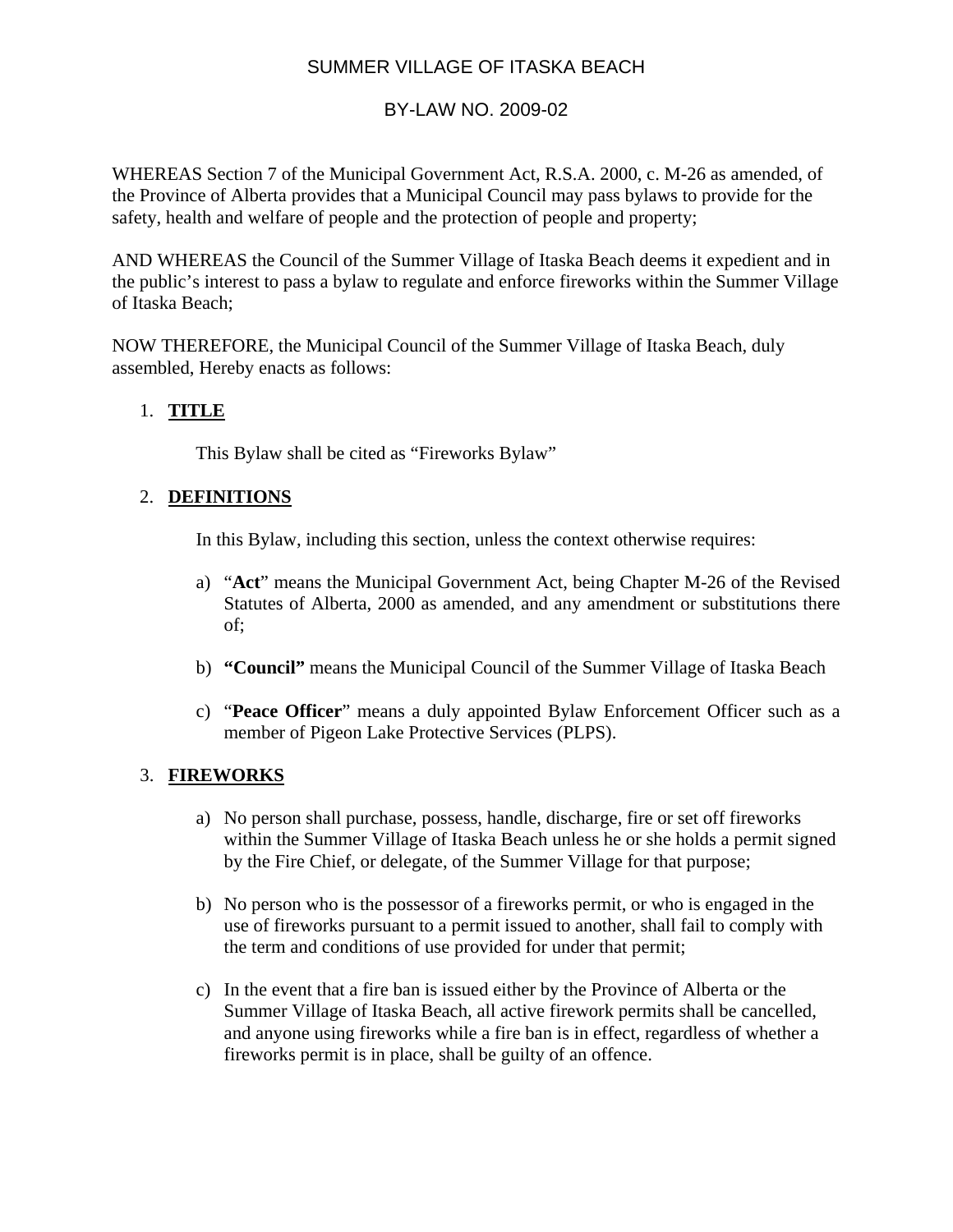d) A person who uses or causes fireworks to be used shall cleanup all debris, rubbish, litter, remains and by-products created by or resulting from the use of fireworks.

#### 4. **OFFENCES**

a) Any person who contravenes any provision of this Bylaw is guilty of an offence and is liable, upon summary conviction, to a penalty as set out in Schedule "A" herein.

## 5. **VIOLATION TAG**

- a) A Peace Officer is hereby authorized and empowered to issue a Violation Tag to any person, whom the Peace Officer has reasonable grounds to believe has contravened any provision of this Bylaw.
- b) A Violation Tag may be issued to such person:
	- i) personally;
	- ii) by registered mail sent to the postal address of the person, as shown on the Tax Assessment Roll or on the Certificate of Title for the property; or
	- iii) by leaving it with a person apparently over eighteen (18) years of age at the place of residency of the person to whom the Violation Tag is addressed.
- c) The Violation Tag shall be in a form approved by the Chief Administrative Officer and shall state:
	- i) the name of the Person to whom the Violation Tag is issued;
	- ii) a description of the offence and the applicable Bylaw Section;

iii) the appropriate penalty for the offence as specified in Schedule "B" of this Bylaw;

iv) that the penalty shall be paid within thirty (30) days of the issuance of the Violation Tag in order to avoid prosecution; and

v) any other information as may be required by the Chief Administrative Officer.

d) Where a Violation Tag has been issued pursuant to this Bylaw, the Person to whom a Violation Tag has been issued may, in lieu of being prosecuted for the offence, pay to the Town Office the penalty specified on the Violation Tag.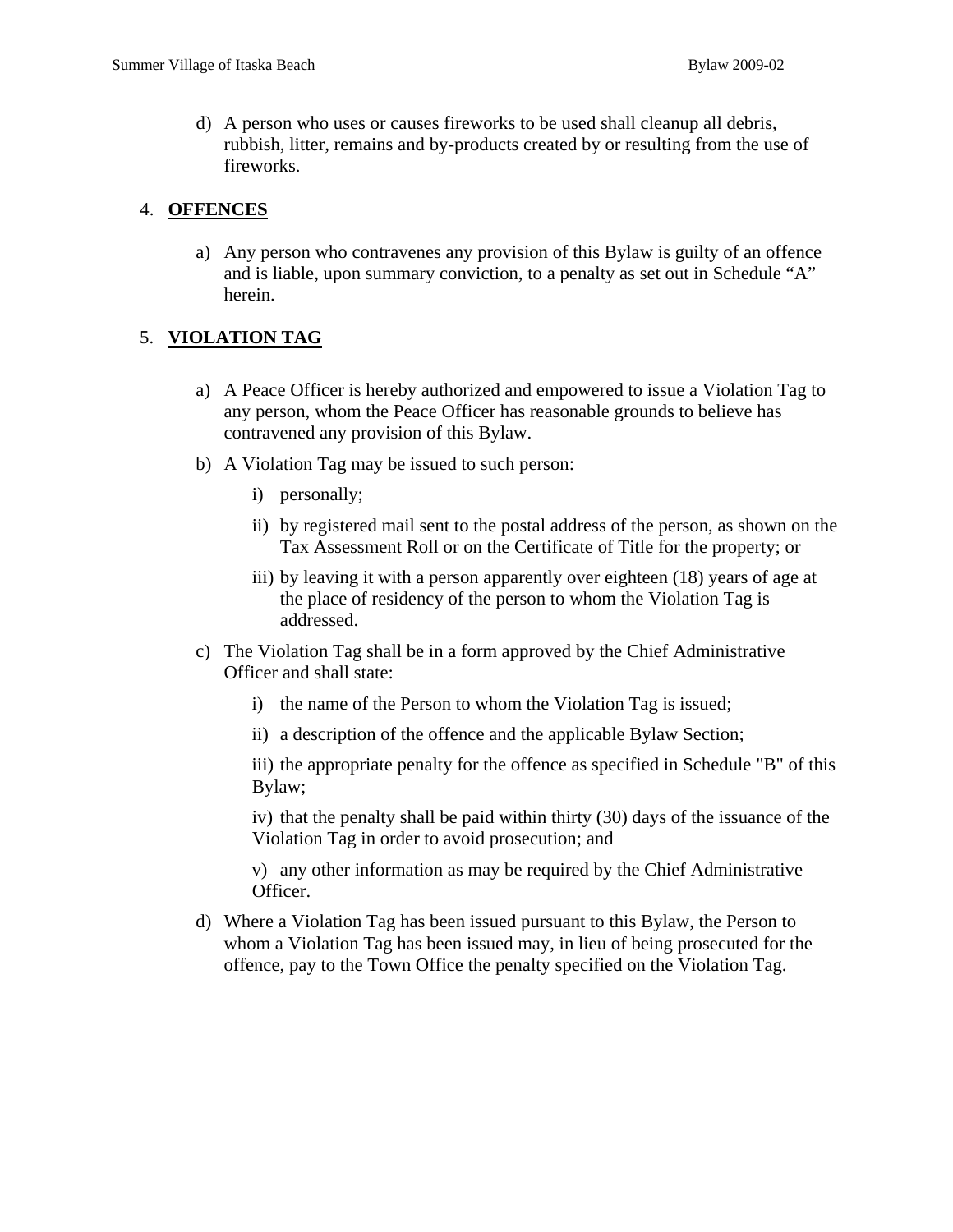#### 6. **VIOLATION TICKET**

- a) In the event that a Violation Tag has been issued and the penalty specified on the Violation Tag has not been paid within the prescribed time, a Peace Officer may issue a Violation Ticket, pursuant to Part 2 of the *Provincial Offences Procedure Act*, to the Person to whom the Violation Tag was issued.
- b) Notwithstanding Section 6(a) of this Bylaw, a Peace Officer may immediately issue a Violation Ticket to any Person whom the Bylaw Enforcement Officer has reasonable grounds to believe has contravened any provision of this Bylaw.
- c) A Violation Ticket issued with respect to a violation of this Bylaw shall be served upon the Person responsible for the contravention in accordance with the *Provincial Offences Procedure Act*.
- d) The Person to whom the Violation Ticket has been issued may plead guilty by making a voluntary payment in respect of the summons by delivering to the Provincial Court, on or before the initial appearance date, the Violation Ticket together with an amount equal to the specified penalty for the offence as provided within Schedule "A" of this Bylaw.
- e) When a clerk records in the Court records the receipt of a voluntary payment pursuant to Section 6(d) of this Bylaw and the *Provincial Offences Procedure Act*, the act of recording receipt of that payment constitutes acceptance of the guilty plea and also constitutes the conviction and the imposition of a fine in the amount of the specified penalty.

## 7. **CHANGES TO SCHEDULE "A"**

Schedule "A" may be amended by means of a Summer Village of Itaska Beach resolution, independent of changes to the existing Bylaw.

## 8. **SEVERABILITY**

Should any provision of this Bylaw become invalid, void, illegal or otherwise not enforceable, it shall be considered separate and severable from the Bylaw and the remainder shall remain in force and be binding as though such provision had not been included.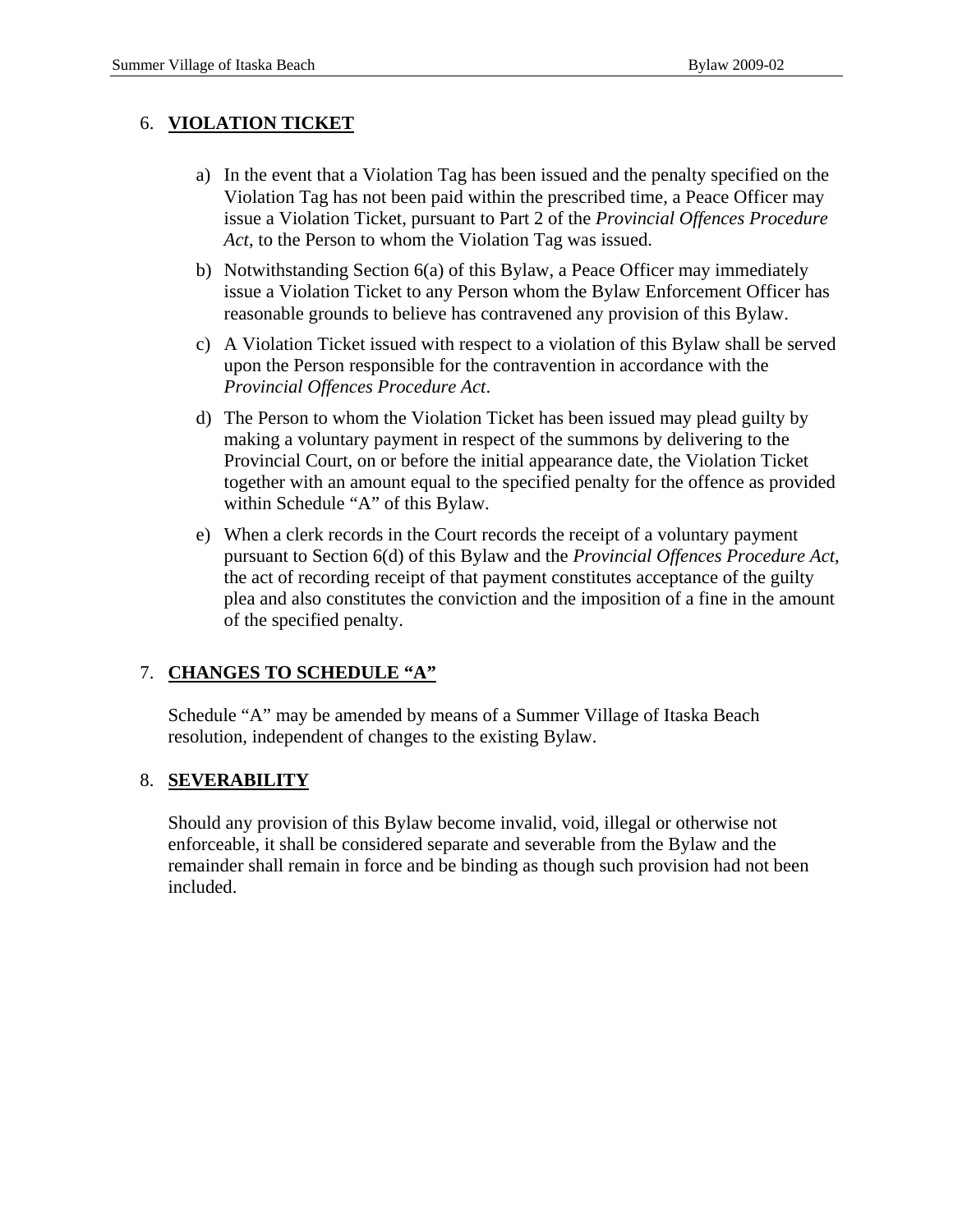#### 9. **EFFECTIVE DATE**

This Bylaw comes into effect on the date of third reading and the signing of the bylaw.

Read a first time this  $16<sup>th</sup>$  day of September, 2009.

Read a second time this  $16<sup>th</sup>$  day of September, 2009.

Read a third time, by unanimous consent, and finally passed, this  $16<sup>th</sup>$  day of September, 2009.

\_\_\_\_\_\_\_\_\_\_\_\_\_\_\_\_\_\_\_\_\_\_\_\_\_\_\_\_\_\_\_\_\_\_ \_\_\_\_\_\_\_\_\_\_\_\_\_\_\_\_\_\_\_\_\_\_\_\_\_\_\_\_\_\_\_\_\_\_\_

Ralph Johnston, Mayor June Boyda, Chief Administrative Officer Summer Village of Itaska Beach Summer Village of Itaska Beach